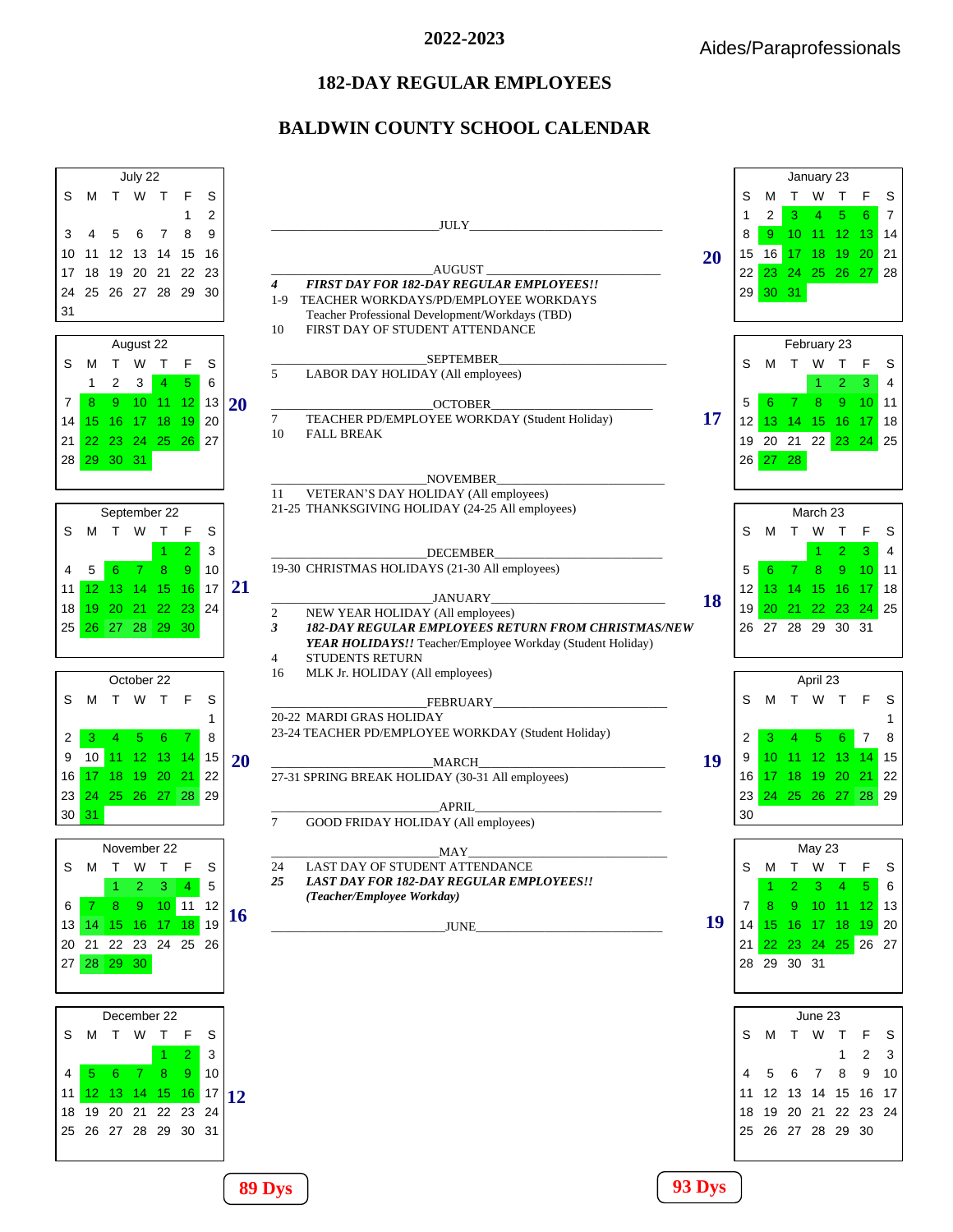#### Bus Drivers

# **182-DAY BUS DRIVER EMPLOYEES**

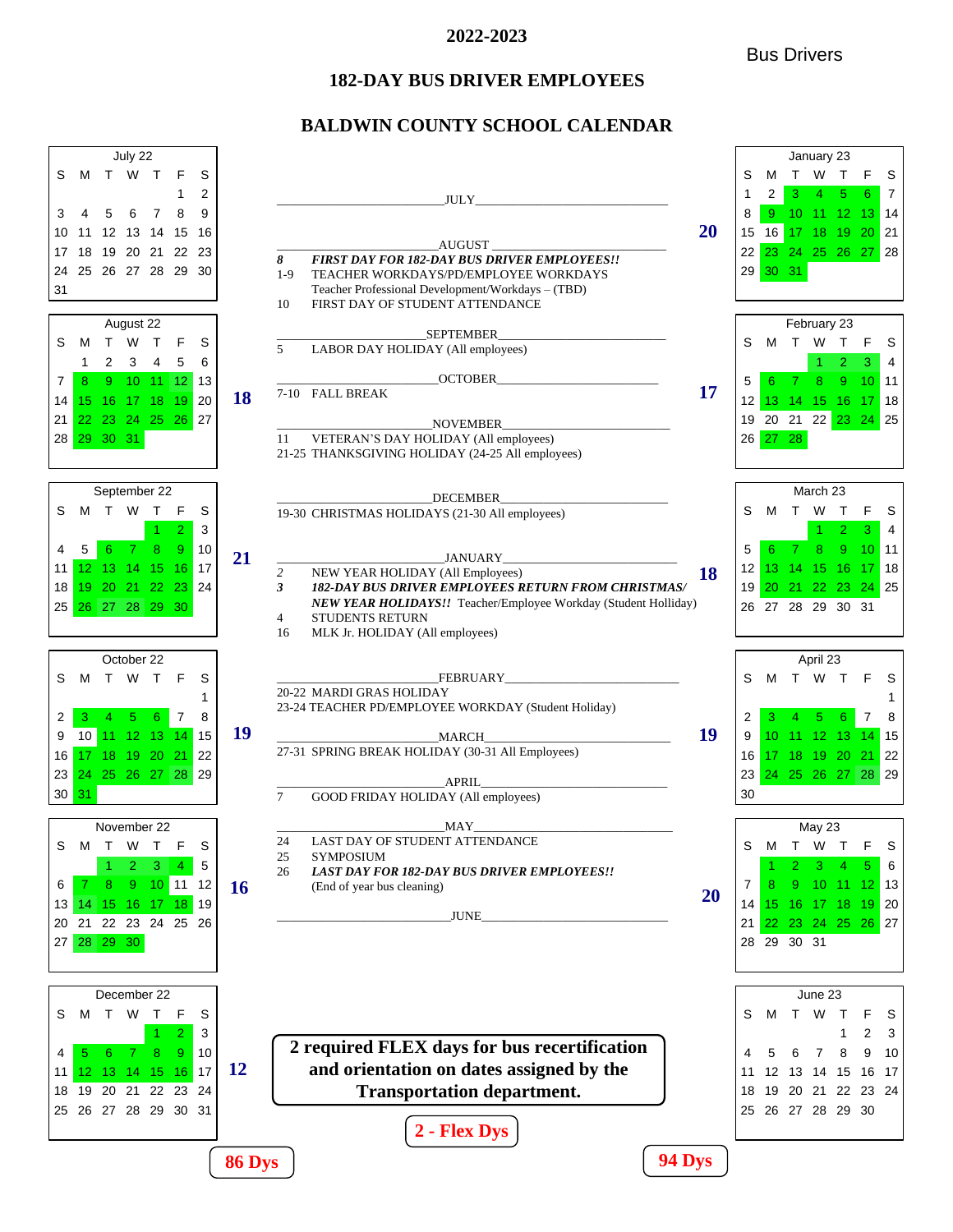# **185-DAY CNP EMPLOYEES**

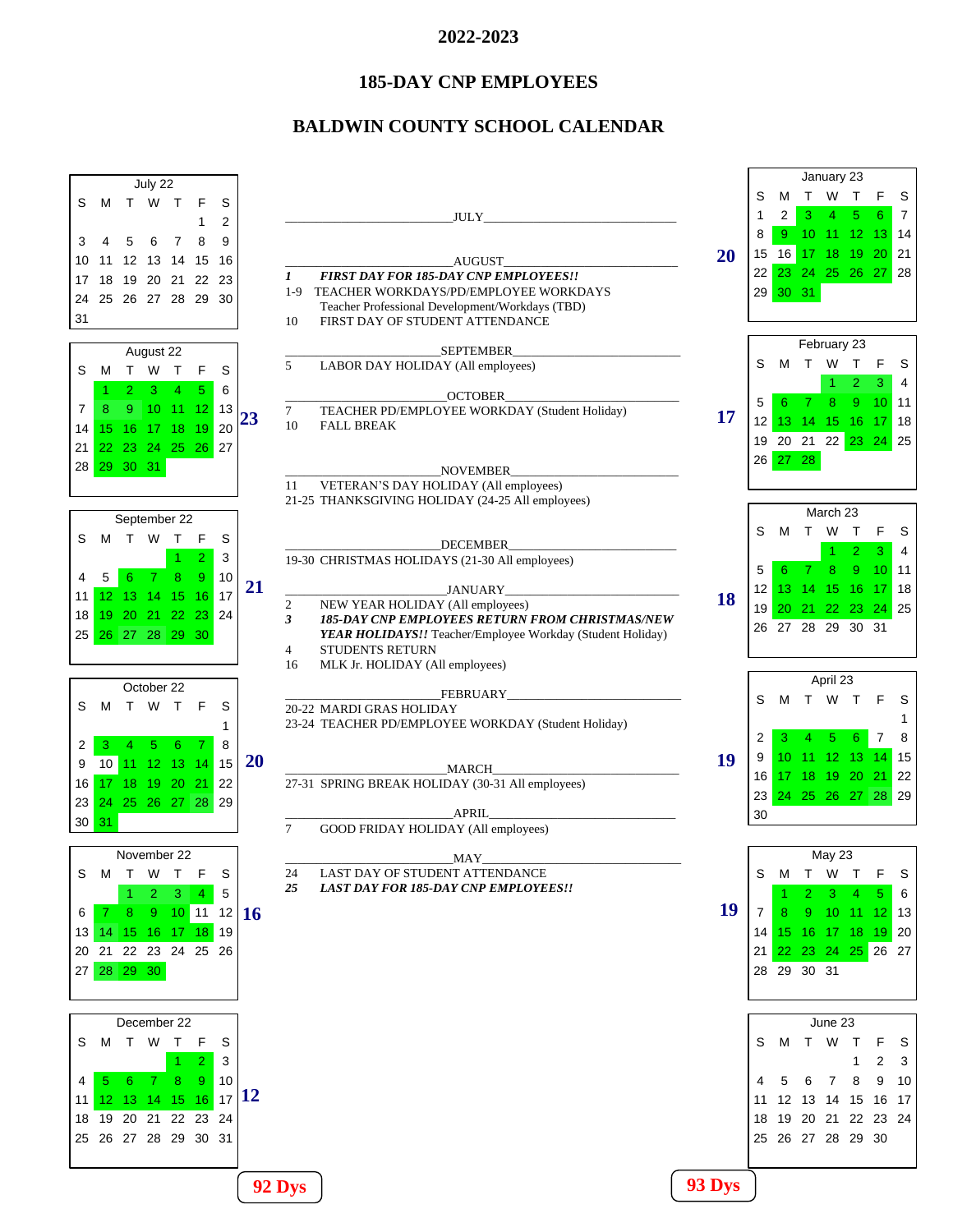## **187-DAY CNP MANAGERS**

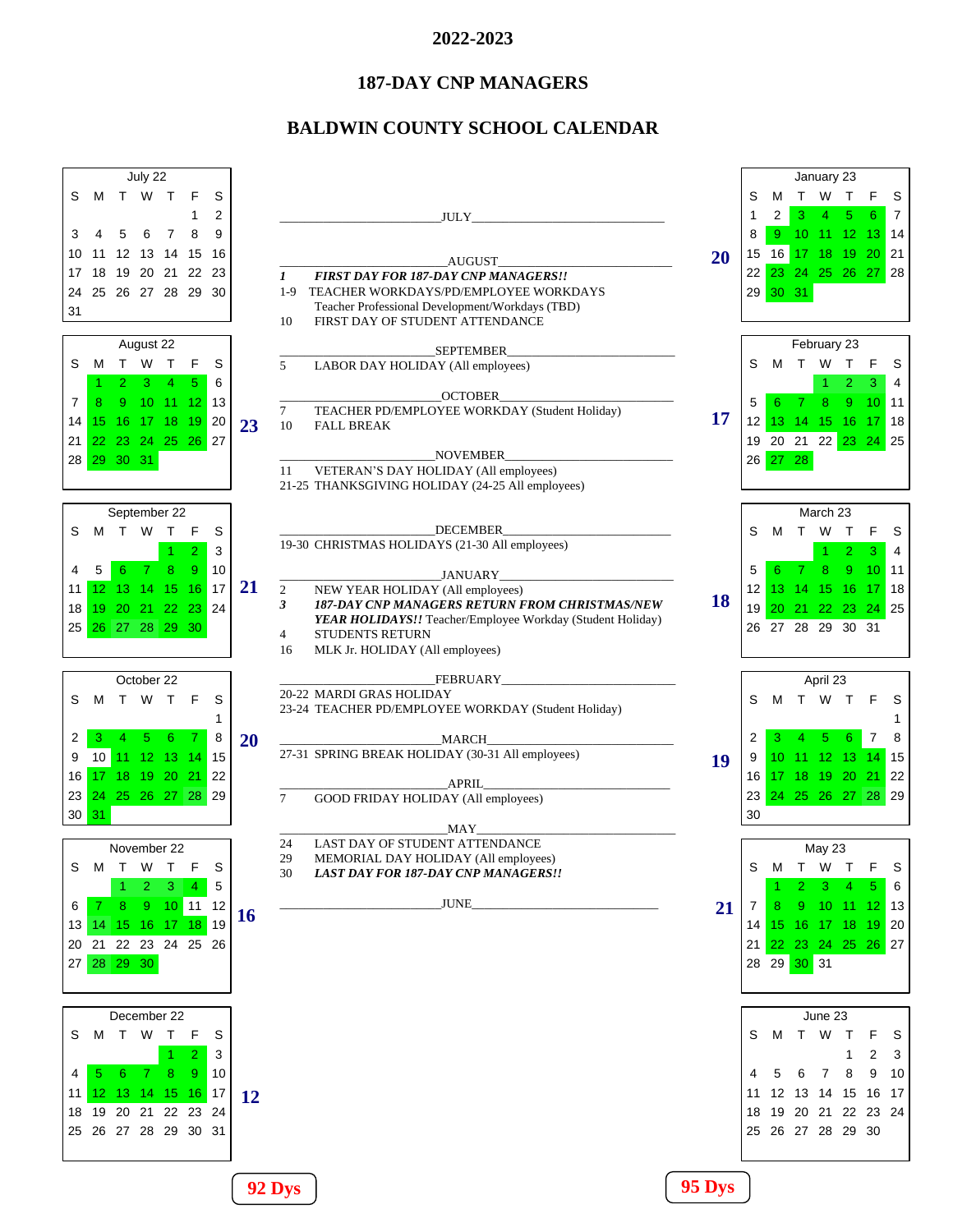## **187/189\*-DAY REGULAR EMPLOYEES**

# **BALDWIN COUNTY SCHOOL CALENDAR**

9-month teachers **\*9-month TEAMS teachers** 9-month counselors 9-month nurses - RN/LPN Social Workers

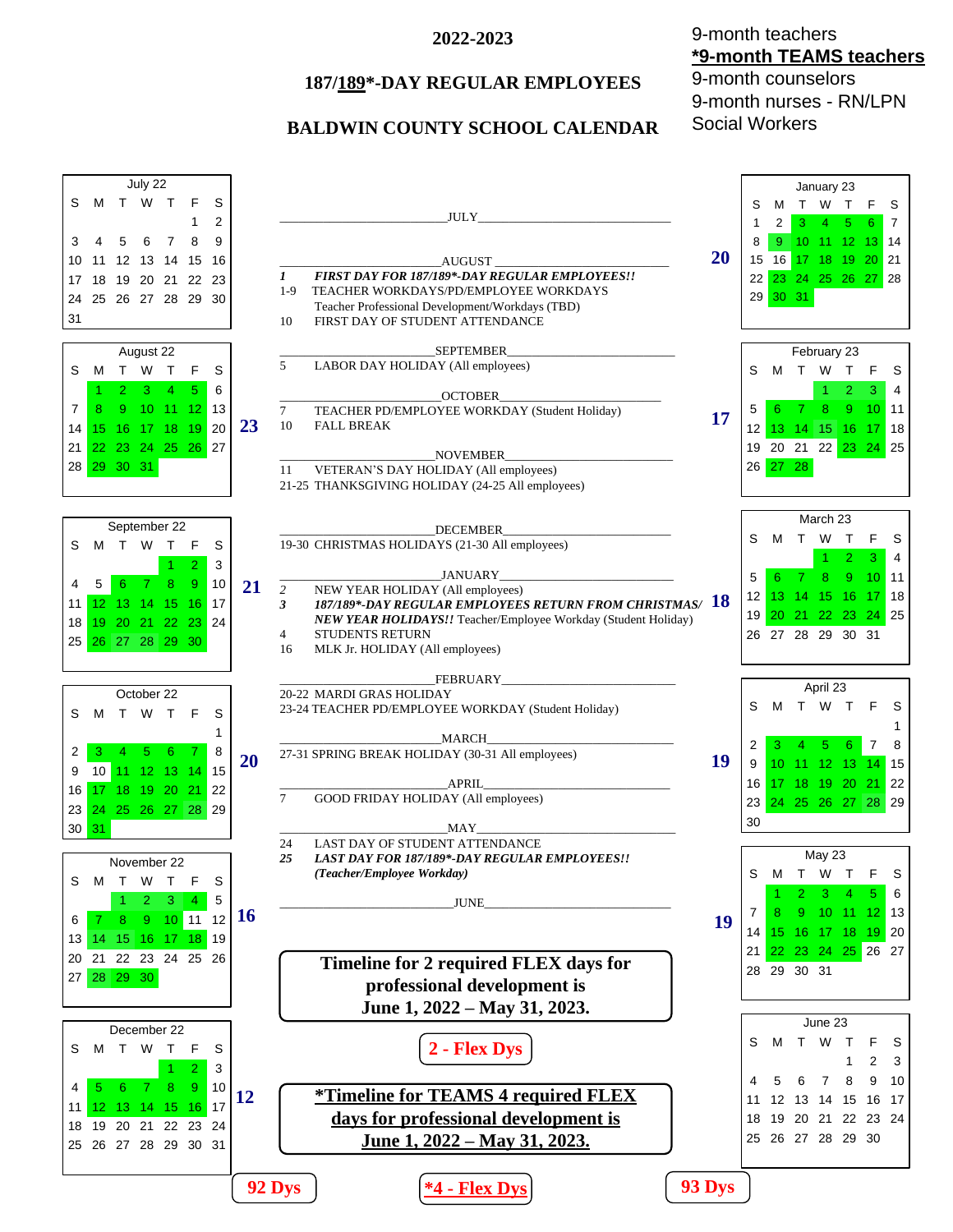# **202-DAY CUSTODIAL EMPLOYEES**

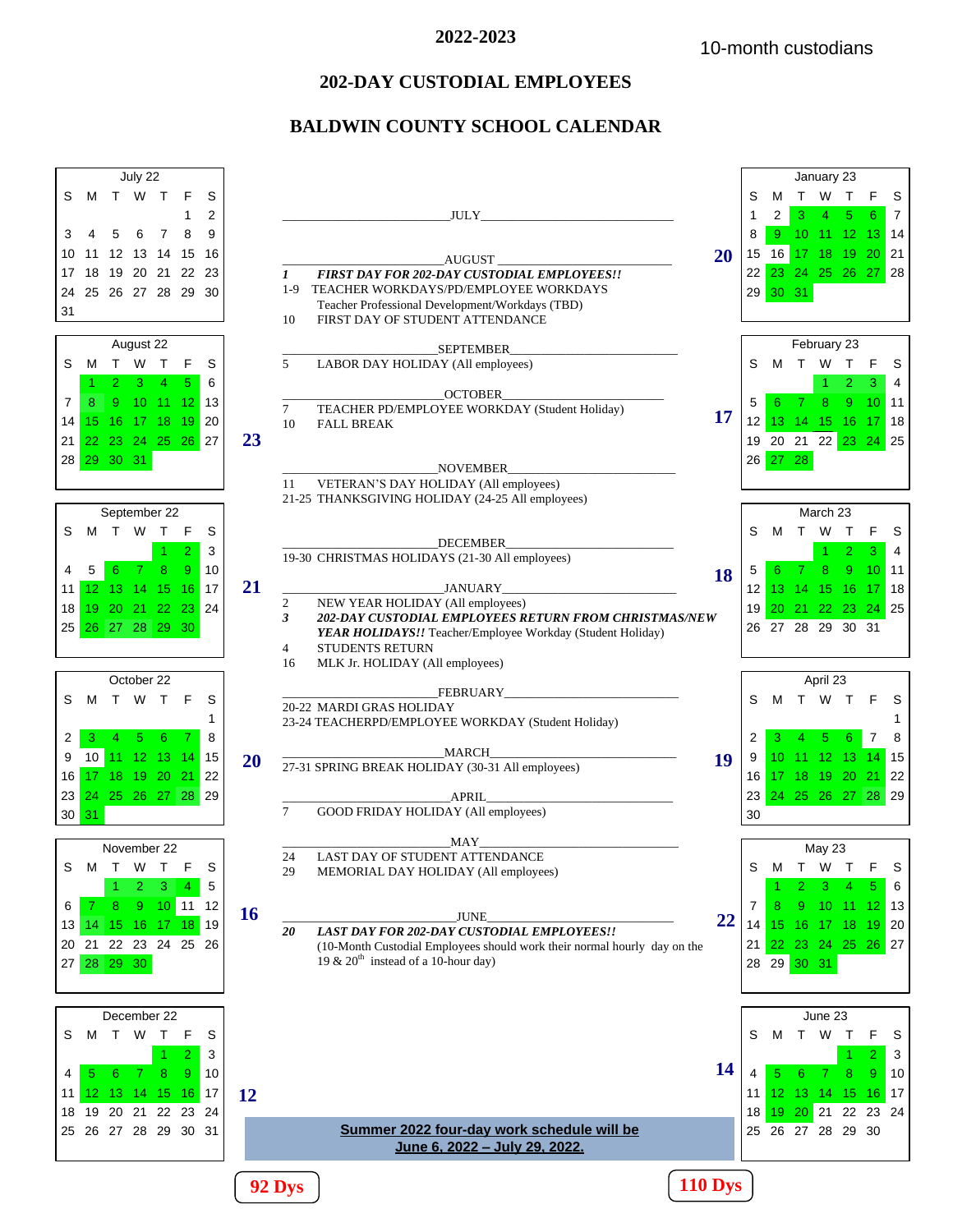# **202-DAY REGULAR EMPLOYEES**

## **BALDWIN COUNTY SCHOOL CALENDAR**

10-month teachers 10-month nurses - RN 10-month counselors AFJROTC **Clerks** 

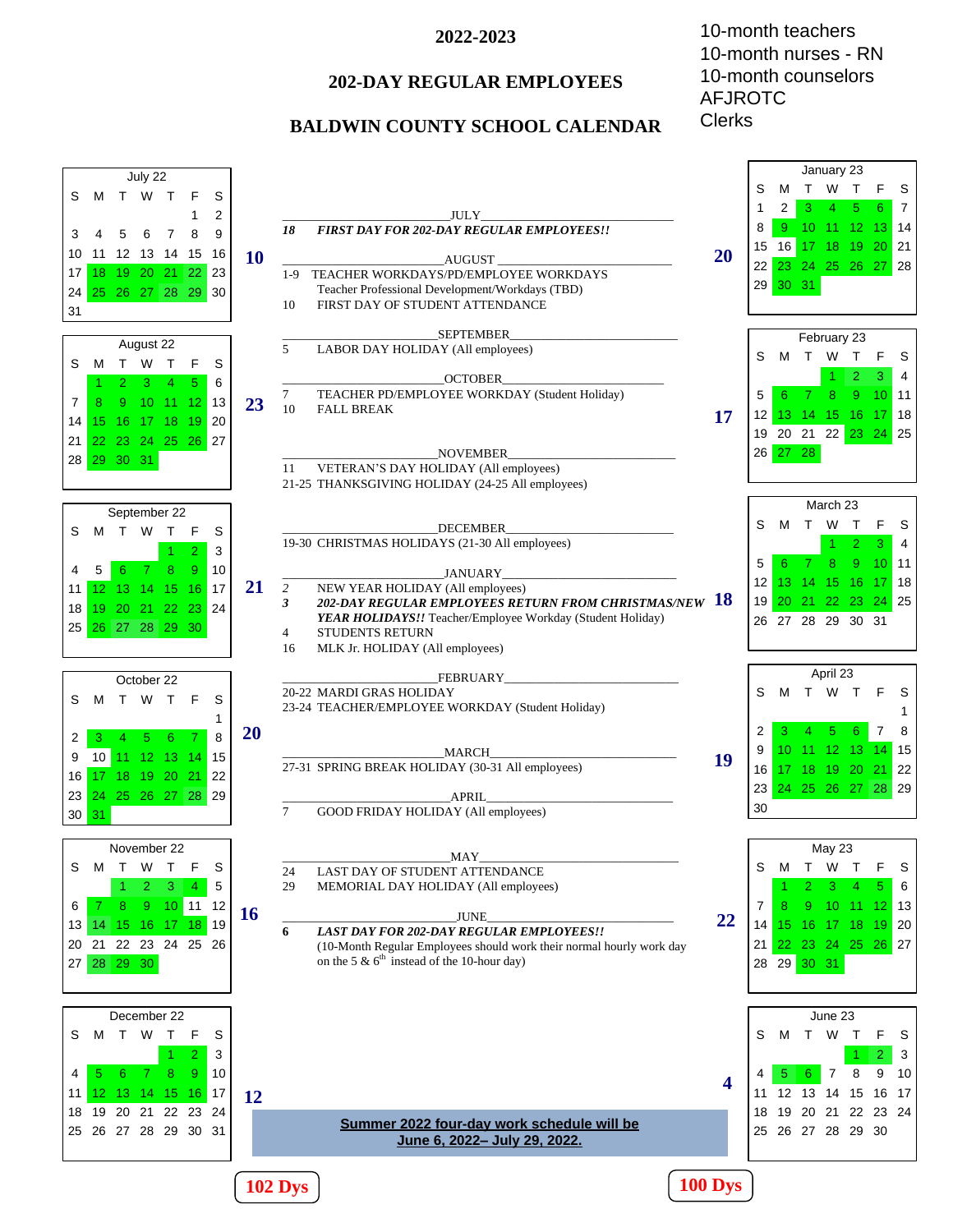# **222-DAY EMPLOYEES**

# 11-month teachers Navy JROTC